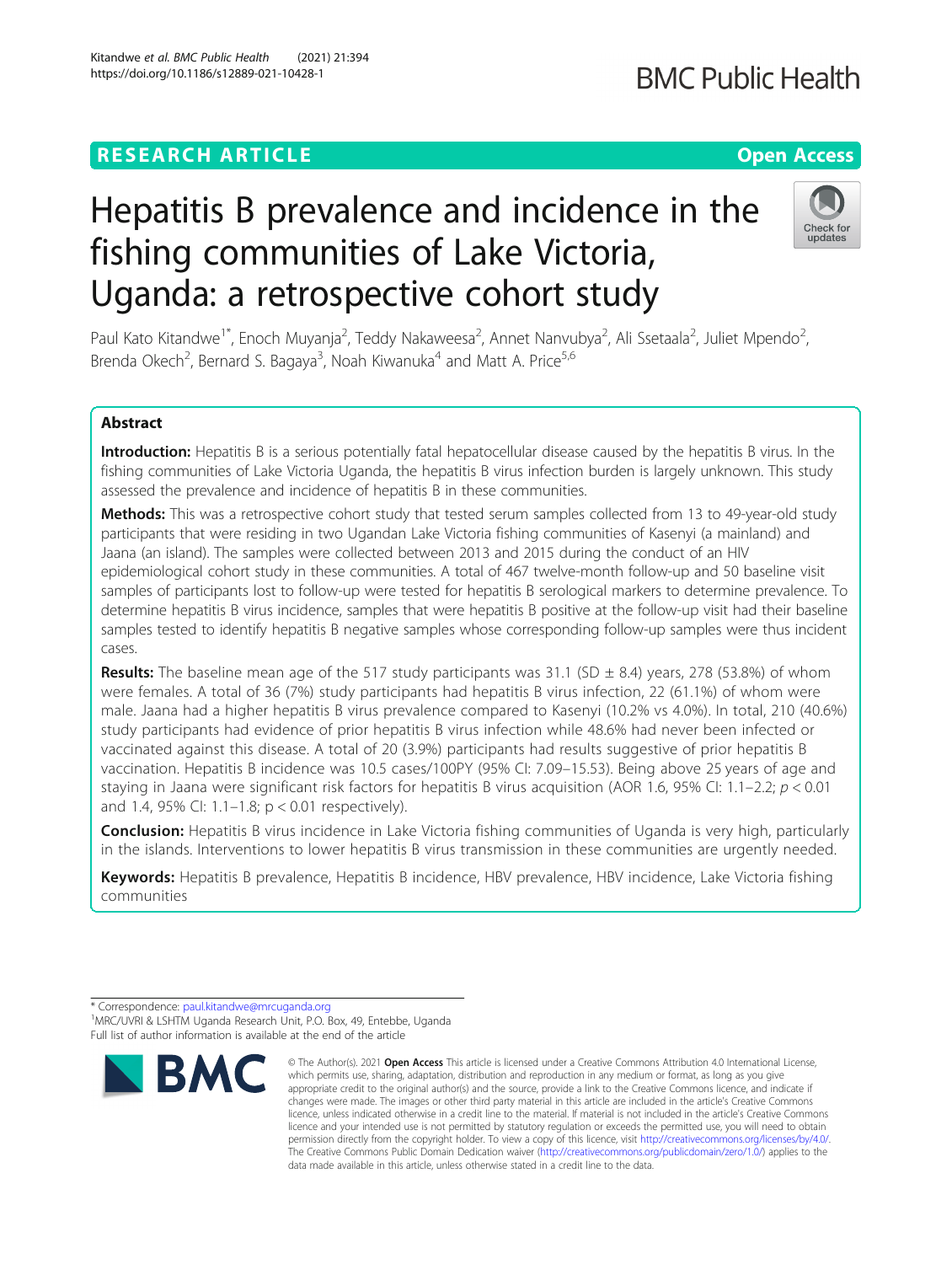# Introduction

Hepatitis B is a viral infection caused by the hepatitis B virus (HBV) which leads to acute and chronic liver disease. Chronic liver disease can lead to cirrhosis and associated life-threatening complications such as hepatocellular carcinoma [\[1](#page-7-0)]. The World Health Organization (WHO) reported that in 2015, an estimated 887,000 people died from HBV infection-related complications worldwide [\[2](#page-7-0)].

Transmission of HBV occurs primarily through percutaneous or mucosal exposure to infected blood or other body fluids [\[3](#page-7-0)]. In highly endemic areas, HBV is mainly spread at birth from mother to child or during the first 5 years of life from an infected to an uninfected child [[4\]](#page-7-0). It is estimated that up to 90% of perinatal HBV infections, 20 to 60% of infections occurring between the ages of 1 to 5 years, and 5 to 10% of infections occurring above 5 years become chronic [[5\]](#page-7-0). In low-endemicity areas, most HBV infections occur in adolescents and young adults primarily through sexual or percutaneous exposure [\[6](#page-7-0)].

The global prevalence of HBV is estimated at 3.5–3.9% but with wide regional variations [[2,](#page-7-0) [7,](#page-7-0) [8\]](#page-7-0). Sub-Saharan Africa has been reported to have the highest HBV endemicity with more than 8% of the adult population estimated to be chronically infected [[8\]](#page-7-0). According to the Uganda Population-based HIV Impact Assessment (UPHIA) 2016–2017 national serosurvey, HBV infection prevalence among Ugandan adults was 4.3% with the northern region of the country having the highest prevalence (4.6%) and the southwest the lowest (0.8%) [[9\]](#page-7-0). In 2015, an estimated 52% of Ugandan adults had evidence of previous or ongoing HBV infection [[10\]](#page-7-0).

Adults in the Lake Victoria fishing communities were reported to engage in high-risk sexual behaviors which put them at an increased risk of acquiring sexually transmitted infections [\[11](#page-7-0)]. Indeed, high HIV prevalence and incidence rates of 22 to 28% and 3.4–4.9/100 personyears at risk respectively have been reported in these communities [[11](#page-7-0)–[14](#page-7-0)]. Since HIV and HBV share routes of transmission, a high proportion of adults at risk for HIV infection in the Lake Victoria fishing communities might also be at risk of acquiring HBV [[15](#page-7-0), [16](#page-7-0)]. Whereas several studies have reported on the prevalence of HBV infection in different Ugandan populations, we are not aware of any that have specifically targeted the Lake Victoria fishing communities. This study therefore sought to investigate the prevalence, incidence, and risk factors of HBV infection among the Lake Victoria fishing communities of Uganda.

#### Methods

#### Study design and population

This was a retrospective study that used archived serum samples collected during an HIV epidemiological cohort study. The cohort study was conducted in 10 fishing communities of Lake Victoria, Uganda between 2013 and 2015. The study communities were purposively selected based on lack of participation in previous HIV epidemiological studies, geographical representation, and their large size. Our previously conducted research suggested that limited or no risk screening was necessary as HIV risk in fishing communities was widespread [[11](#page-7-0)– [13\]](#page-7-0); Communities were selected based on size and no HIV risk criteria were used to select study participants. The study recruited 13 to 49-year-old males and females randomly selected from an updated census database conducted for all households in these communities before the start of the cohort study. Participants were residents in these communities for at least 6 months at the time the cohort study was conducted. Apart from age and residency eligibility, no other inclusion or exclusion criteria were used to select study participants. For this retrospective HBV study, samples from two of the communities that had the highest study participant retention rate after 12 months of follow-up were used to allow for more power to calculate incidence and to reduce selection bias that could be caused by volunteer loss to follow up. These two communities selected were Kasenyi located on the mainland in Wakiso district and Jaana an island in Kalangala district which had 12-month retention of 93.9 and 93.4% respectively. To further minimize subject selection bias, all volunteer samples collected from the two communities during the conduct of the parent HIV epidemiological cohort study were used.

#### Hepatitis B testing and determination of HBV status

Each serum sample was tested on three different HBV tests namely, HBV surface antigen (HBsAg), HBV core antibodies (anti-HBc), and HBV surface antibodies (anti-HBs). Testing was done from the MRC/UVRI & LSHTM Uganda Research Unit Clinical Laboratory using the Cobas e 411 analyzer (Roche Diagnostics, Mannheim, Germany) and the Elecsys HBsAg II, Anti-HBc II, and Anti-HBS II kits. The HBV results were categorized into one of five groups: 1) actively (acute or chronic) infected (HBsAg positive), 2) previously infected or resolved infection (HBsAg negative, anti-HBc & anti-HBs positive), 3) vaccinated (anti-HBs positive, HBsAg & anti-HBc negative) or 4) susceptible or HBV naive (HBsAg, anti-HBc & anti-HBs negative). A fifth group included those with indeterminate results (HBsAg negative, anti-HBs negative, anti-HBc positive) whose categorization can be either of four states namely, resolved infection (most common), false-positive anti-HBc, low-level chronic infection, or resolving acute infection [[17](#page-7-0)]. Samples in this group were retested on all three HBV tests to rule out falsepositive anti-HBc results and thereafter categorized as resolved or previously infected if still anti-HBc positive. The anti-HBs titer cut-off value was 10 IU/L.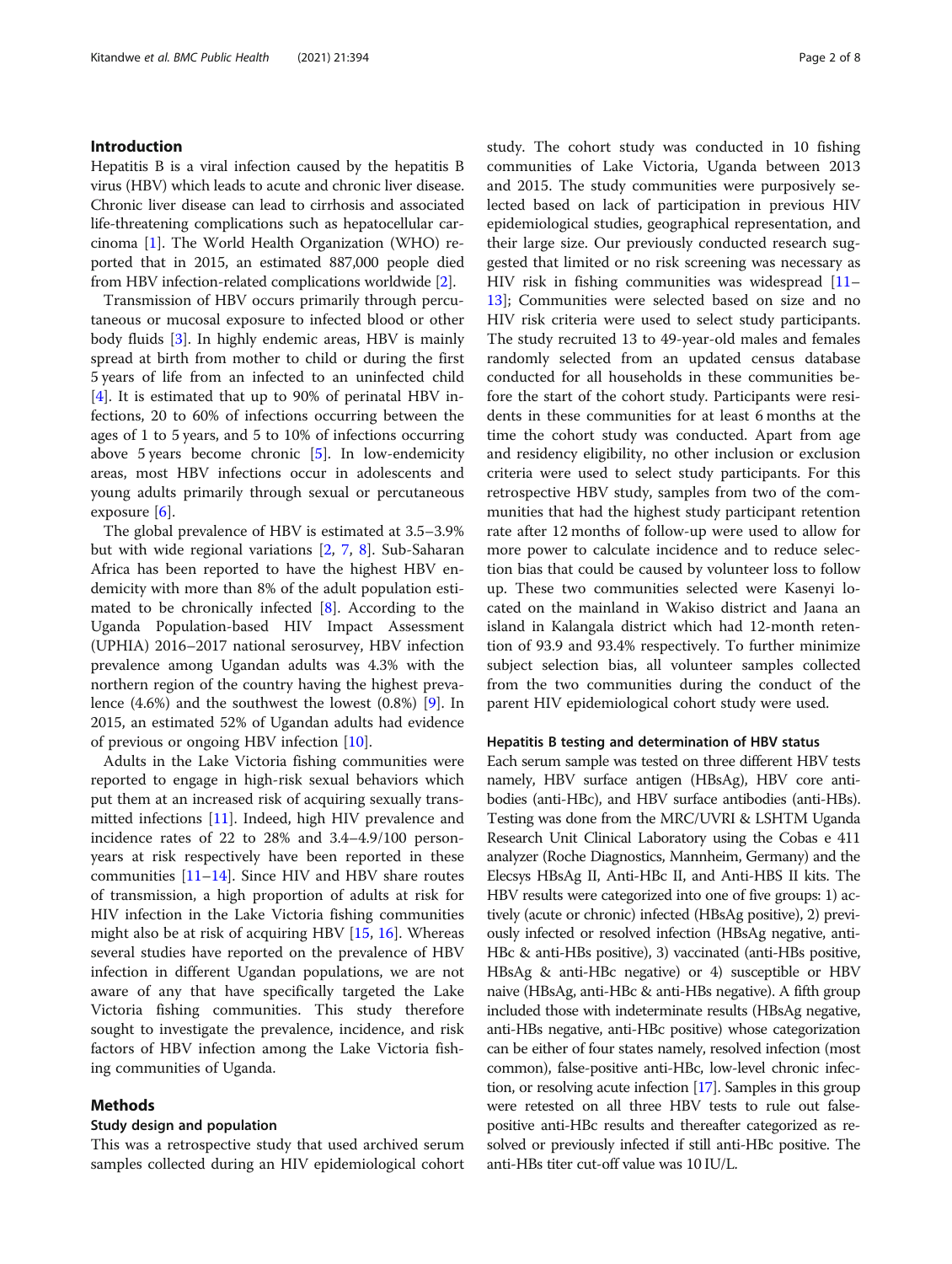# Determination of hepatitis B virus prevalence and incidence

To determine HBV incidence, samples were tested at two time points namely at baseline and follow-up visits which were approximately 12 months apart. Initially, all samples from the follow-up visit  $(n = 467)$  of the parent cohort study were tested. After this testing, samples whose results were consistent with active or resolved infection had their corresponding baseline samples tested. Follow-up samples whose corresponding baseline samples were negative for all HBV assays were subsequently identified as HBV incident cases. Samples that were negative by all HBV assays at the follow-up visit did not have their corresponding baseline sample tested. To better estimate HBV prevalence at baseline, we also tested baseline samples from those study participants who were not seen at the followup visit because they were lost to follow up ( $n = 50$ ). Person time was calculated as the amount of time between test visits, with those incident cases estimated as having acquired HBV at the midpoint of their follow up time. We report baseline prevalence as a percent (with binomial standard errors), and incidence as cases per 100 person years with 95% confidence intervals.

## Data analysis

Bivariate analyses were used to assess the potential association between exposure variables (demographics and sociobehavioural characteristics) and HBV infection using chisquare tests and unadjusted logistic regression models. Factors that were significant at bivariate analysis with  $p \le 0.2$ were added in the multivariable logistic regression model to estimate the adjusted odds ratios. Exposure variables were added to the model one at a time and their effect on model adequacy determined by the log-likelihood tests to compare the fit of the models with and without the variable. Confounding was assessed by the change of magnitude in the effect measure with the addition and removal of new variables. In the final adjusted model, variables with a  $p$ -value < 0.05 were taken to be associated with the risk of HBV infection. Data analysis was performed using Stata® 14 (Stata-Corp, College Station, Texas).

# Results

#### Study participant characteristics

A total of 517 participant samples were tested for HBV of which 272 (52.6%) were from Kasenyi landing site and 245 (47.4%) from Jaana Island. Of these, 278 (53.8%) were from female participants. The mean and median age of the study participants was  $31.1$  (SD  $\pm$  8.4) and 30 (IQR 25–37) years respectively. About a quarter (24.2%) of the participants were aged 13–24 years and the rest were above 25 years. The majority (52.6%) of the participants were engaged in fishing, fishing-related business, or trade.

#### Hepatitis B prevalence

Of the 517 study participants, 246 (47.6%, SE: 2.2%) had evidence of exposure to HBV, including 36 (7.0%, SE: 1.1%) with active (acute or chronic) infection and 210 (40.6%, SE: 2.2%) with resolved or prior infection (Table [1](#page-3-0)). Active hepatitis B infection prevalence in Jaana Island was about 2.5 times that of Kasenyi mainland (10.2% vs 4.0%). None of the participants engaged in farming, those whose occupation was categorised as housewives, or who reported not having sexual partners within the last 12 months had active HBV infection. Prevalence of active HBV infection was highest in participants working in bars and lodges (10.6%) followed by those in fish or fish related business (7.8%). Active HBV infection among married participants was twice that of unmarried ones.

Study participants involved in fishing or fish related business had the highest prior exposure to HBV (47.9%) while those employed in farming had the lowest (26.1%). Altogether, 251 (48.5%) of the study participants had no evidence of active infection with, prior exposure to, or vaccination against HBV. A total of 20 (3.9%) of the study participants had results indicative of HBV vaccination (anti-HBs positive, anti-HBc and HBsAg negative), majority 14 (70%) of whom were female and from Kasenyi mainland 15 (75%). Those engaged in farming also had the highest proportion of participants (17.4%) with evidence of prior HBV vaccination while those employed in bars and lodges had none in this category.

## Hepatitis B incidence

For the determination of incidence, we tested 191 baseline samples of study participants that were HBsAg or anti-HBc positive at follow-up (Fig. [1\)](#page-4-0). Of these, 25 samples were negative on all baseline HBV tests, representing the incident cases. Together with the 229 samples that were HBV negative at both the baseline and the follow-up visit, we thus observed 25 incident cases over 238-person years to obtain an incidence rate of 10.5 cases/100PY (95% CI: 7.09–15.53).

In bivariate analysis, being above 25 years of age and staying in Jaana Island were significantly associated with HBV incidence and were included in our assessment of predictors of HBV infection. In the multivariable analysis (Table [2](#page-5-0)) -adjusted for occupation, marital status, sexual partners, and condom use, being above 25 years was associated with a 1.6 times increase in the odds of acquiring HBV (95% CI 1.1–2.2;  $p < 0.01$ ) and staying in Jaana Island was associated with a 1.4 times increase in the same odds (95% CI 1.1–1.8; p < 0.01). Having a sexual partner in the last 12 months or being HIV positive were borderline significant risk factors for the acquisition of HBV in the bivariate analysis but non-significant after multivariable analysis. Occupation, marital status, having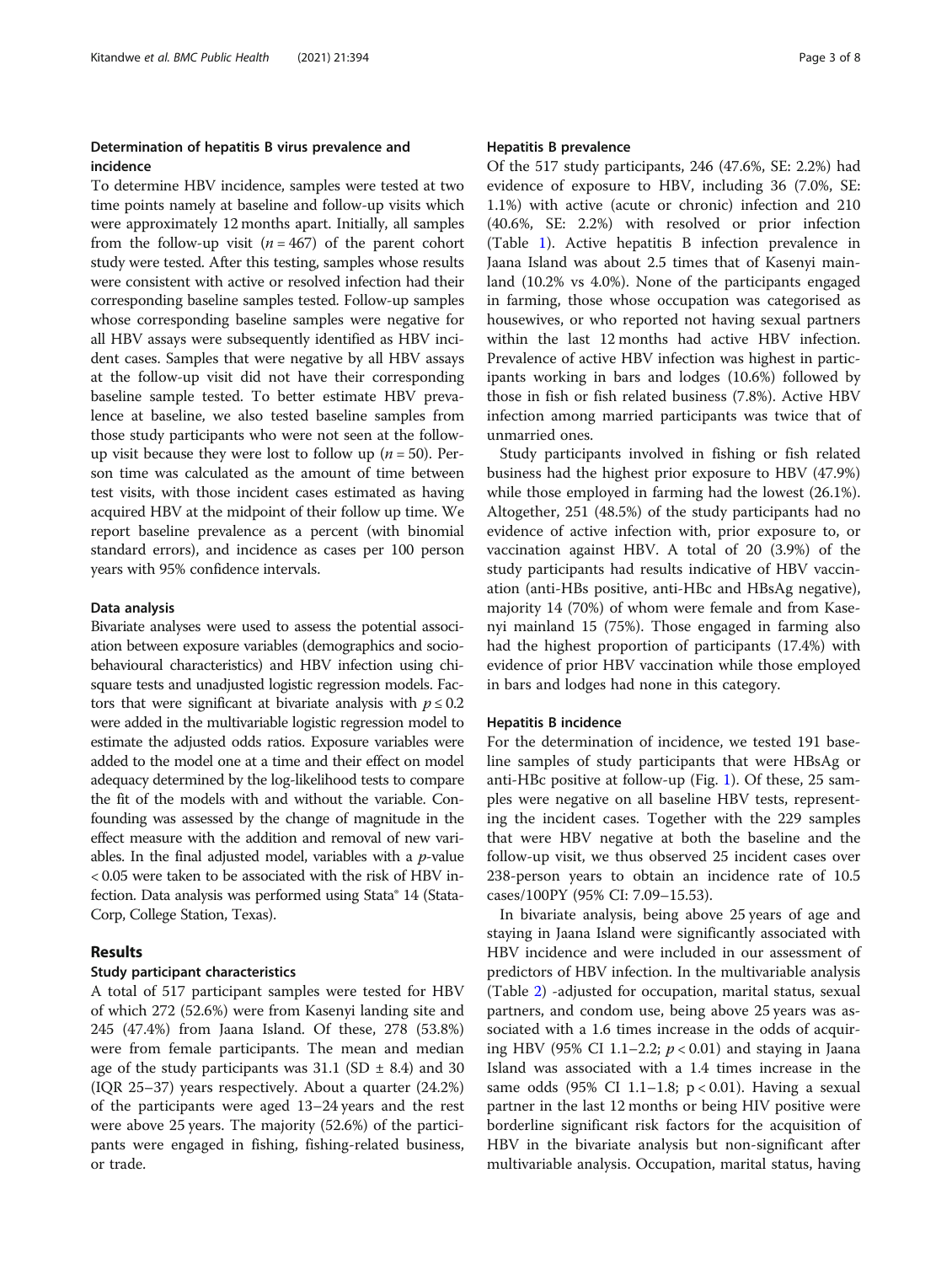| Characteristic                           | <b>Total</b> | <b>Active HBV infection</b> | <b>Resolved HBV infection</b> | <b>HBV</b> vaccinated | <b>HBV</b> naive |
|------------------------------------------|--------------|-----------------------------|-------------------------------|-----------------------|------------------|
|                                          | $\mathsf{N}$ | n (%)                       | n (%)                         | n (%)                 | n (%)            |
|                                          | 517          | 36 (7.0)                    | 210 (40.6)                    | 20 (3.9)              | 251 (48.6)       |
| Age (years)                              |              |                             |                               |                       |                  |
| $13 - 24$                                | 125          | 7(5.6)                      | 33 (26.4)                     | 6(4.8)                | 79 (63.2)        |
| $25+$                                    | 392          | 29 (7.4)                    | 177 (45.2)                    | 14(3.6)               | 172 (43.9)       |
| Sex                                      |              |                             |                               |                       |                  |
| Female                                   | 278          | 14(5.0)                     | 108 (38.8)                    | 14(5.0)               | 142(51.1)        |
| Male                                     | 239          | 22 (9.2)                    | 102 (42.7)                    | 6(2.5)                | 109 (45.60)      |
| Occupation                               |              |                             |                               |                       |                  |
| Fishing & related                        | 219          | 17(7.8)                     | 105 (47.9)                    | 7(3.2)                | 90 (41.1)        |
| Trade/Business                           | 53           | 4(7.5)                      | 18 (34.0)                     | 1(1.9)                | 30 (56.6)        |
| Bar/Lodge                                | 47           | 5(10.6)                     | 17 (36.2)                     | 0(0.0)                | 25 (53.2)        |
| Farming                                  | 23           | 0(0.0)                      | 6(26.1)                       | 4(17.4)               | 13 (56.5)        |
| Housewife                                | 46           | 0(0.0)                      | 17 (37.0)                     | 3(6.5)                | 26 (56.5)        |
| Others                                   | 129          | 10(7.8)                     | 47 (36.4)                     | 5(3.9)                | 67 (51.9)        |
| <b>Marital status</b>                    |              |                             |                               |                       |                  |
| Not Married                              | 204          | 9(4.4)                      | 78 (38.2)                     | 7(3.4)                | 110 (53.9)       |
| Married monogamous                       | 239          | 21 (8.8)                    | 102 (42.7)                    | 11(4.6)               | 105 (43.9)       |
| Married polygamous                       | 74           | 6(8.1)                      | 30 (40.5)                     | 2(2.7)                | 36 (48.6)        |
| Sexual partners in the past 12 months    |              |                             |                               |                       |                  |
| No                                       | 79           | 0(0.0)                      | 27 (34.2)                     | 3(3.8)                | 49 (62.0)        |
| Yes                                      | 438          | 36 (8.2)                    | 183 (42.8)                    | 17(3.9)               | 202 (46.1)       |
| New sexual partner in the past 12 months |              |                             |                               |                       |                  |
| No                                       | 297          | 29 (9.8)                    | 121 (40.7)                    | 13(4.4)               | 134 (45.1)       |
| Yes                                      | 141          | 7(5.0)                      | 62 (44.0)                     | 4(2.8)                | 68 (48.2)        |
| Condom use in the past 12 months         |              |                             |                               |                       |                  |
| No                                       | 287          | 22 (7.7)                    | 111 (38.7)                    | 16(5.6)               | 138 (48.1)       |
| Yes                                      | 151          | 14(9.3)                     | 72 (47.7)                     | 1(0.7)                | 64 (42.4)        |
| Community                                |              |                             |                               |                       |                  |
| Mainland                                 | 272          | 11(4.0)                     | 95 (34.9)                     | 15(5.5)               | 151 (55.5)       |
| Island                                   | 245          | 25 (10.2)                   | 115 (46.9)                    | 5(2.0)                | 100 (40.8)       |
| Syphilis                                 |              |                             |                               |                       |                  |
| Positive                                 | 39           | 4(10.3)                     | 18 (46.2)                     | 3(7.7)                | 14 (35.9)        |
| Negative                                 | 474          | 32 (6.8)                    | 189 (39.9)                    | 17(3.6)               | 236 (49.8)       |
| HIV                                      |              |                             |                               |                       |                  |
| Positive                                 | 119          | 11(9.2)                     | 58 (48.7)                     | 2(1.7)                | 48 (40.3)        |
| Negative                                 | 394          | 25(6.3)                     | 149 (37.8)                    | 18 (4.6)              | 202 (51.3)       |

<span id="page-3-0"></span>Table 1 Hepatitis B prevalence in Lake Victoria fishing communities

a new sexual partner in the last 12 months, condom use in the last 12 months, and having syphilis were not associated with HBV incidence.

# Discussion

In this study, we investigated the prevalence, incidence, and risk factors of HBV acquisition in selected fishing communities of Lake Victoria, Uganda. Our results show that 7% of the study population in these communities was infected with the HBV and about 41% had evidence of prior infection with this virus. The results further showed that HBV incidence in these communities was very high at over 10.5 cases per 100 person-years and that incident infection is associated with living on an isolated island community.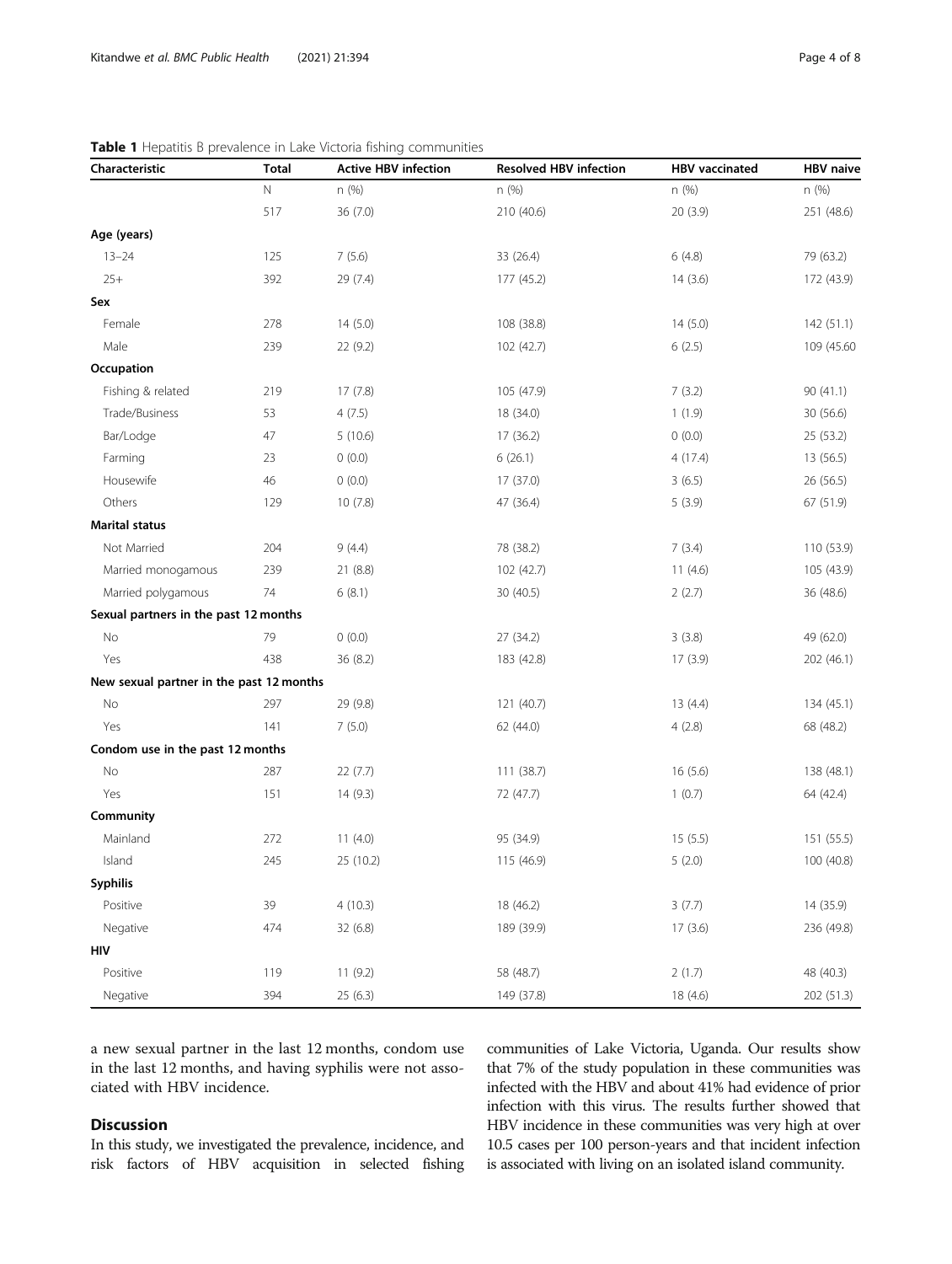<span id="page-4-0"></span>

The 7.0% active HBV infection prevalence observed in our study is slightly lower than that reported by several studies conducted in Uganda before 2016. These studies reported a prevalence of between 8.1% in health care workers from the centrally located Mulago national referral hospital to 14.9% in adults from Northern Uganda [\[18](#page-7-0)– [21](#page-7-0)]. It was also lower than the 2005 national HBV prevalence of 10.6% obtained from a hepatitis B serosurvey that was incorporated into the Uganda HIV/AIDS Sero-Behavioural Survey but comparable to the 6.2% reported by the same survey for the Central region where our study population is located [[10](#page-7-0)]. Our study's prevalence was however substantially higher than what has been reported in more recent studies including the UPHIA 2016–2017 national serosurvey and a 2016 HBV modelling study which estimated a national HBV prevalence of 4.3 and 5.5% respectively [\[3](#page-7-0), [9](#page-7-0)]. In the area where our study communities are located, the HBV prevalence reported by the

UPHIA 2016–2017 national serosurvey was 1.6% suggesting that as of 2015 when samples for our study were collected, the HBV prevalence in the Lake Victoria fishing communities was about four times higher than that of the general population surrounding these communities.

Nearly half (47.6%) of the population was either previously exposed to or actively infected with HBV and 3.9% had serological evidence of HBV vaccination. The remaining 48.5% had never been infected or vaccinated against HBV. These results suggest that about half of the population in the fishing communities of Lake Victoria in Uganda may be susceptible to HBV infection. Given the very high HBV incidence we observed, universal hepatitis B vaccination which was rolled out in 2020 by the Ministry of Health should be prioritised for this community [[22](#page-7-0), [23](#page-7-0)].

Our data indicated that HBV prevalence was significantly higher in the island community compared to the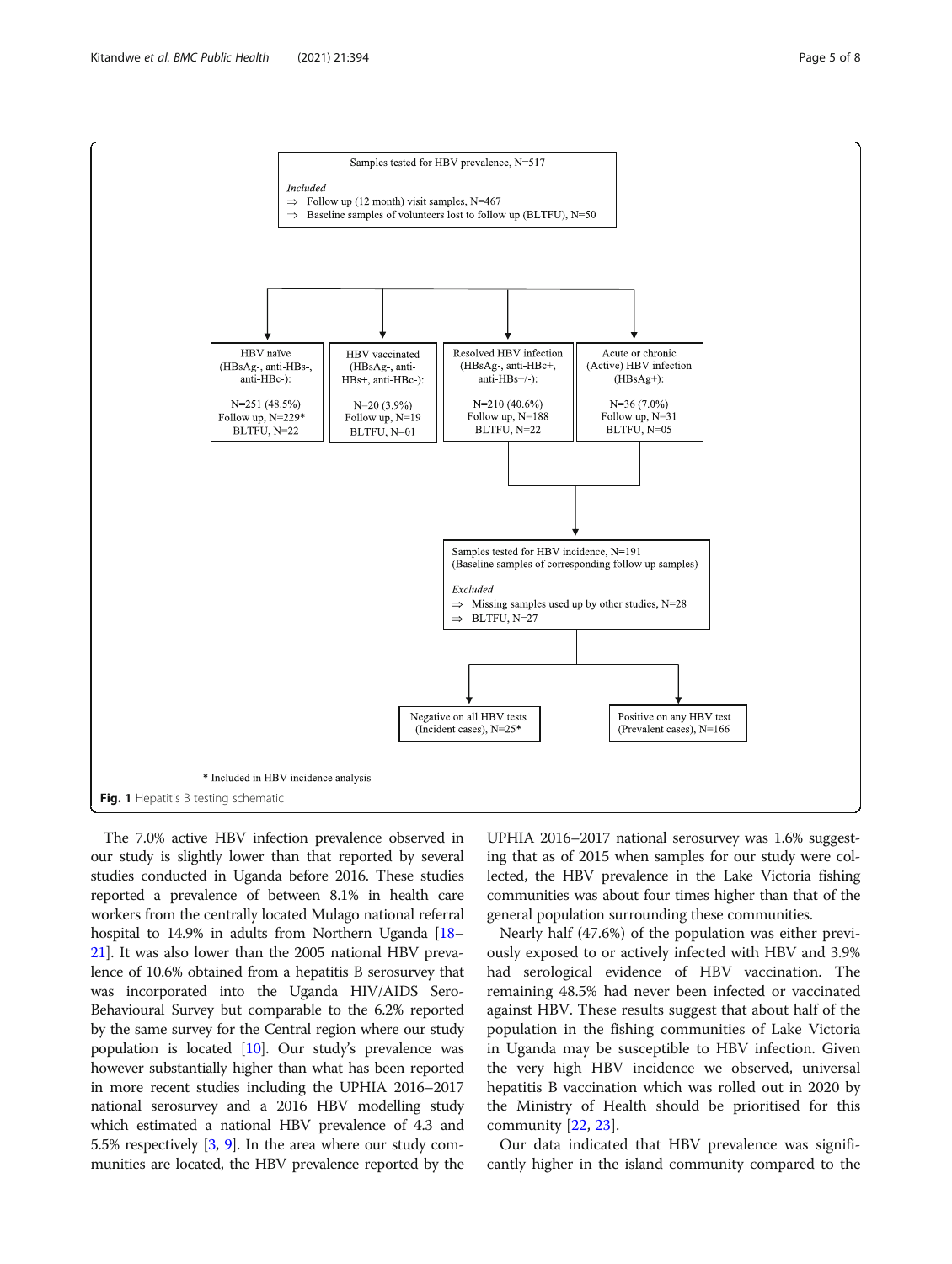| Characteristic                            |           | <b>Unadjusted Risk Ratios</b> | <b>Adjusted Risk Ratios</b> |           |               |         |
|-------------------------------------------|-----------|-------------------------------|-----------------------------|-----------|---------------|---------|
|                                           | <b>RR</b> | 95%CI                         | P-value                     | <b>RR</b> | 95%CI         | P-value |
| Gender                                    |           |                               |                             |           |               |         |
| Female                                    | $1$ (Ref) |                               |                             |           |               |         |
| Male                                      | 1.2       | $(0.9 - 1.5)$                 | 0.19                        |           |               |         |
| Age (years)                               |           |                               |                             |           |               |         |
| $13 - 24$                                 | $1$ (Ref) |                               |                             |           |               |         |
| $25+$                                     | 1.6       | $(1.2 - 2.3)$                 | 0.004                       | 1.6       | $(1.1 - 2.2)$ | 0.01    |
| Occupation                                |           |                               |                             |           |               |         |
| Trade/business                            | $1$ (Ref) |                               |                             |           |               |         |
| Fishing & related                         | 1.3       | $(0.9 - 2.1)$                 | 0.20                        |           |               |         |
| Bar/lodge                                 | 1.1       | $(0.6 - 2.0)$                 | 0.62                        |           |               |         |
| Farming                                   | 0.6       | $(0.3 - 1.6)$                 | 0.26                        |           |               |         |
| Housewife                                 | 0.9       | $(0.5 - 1.7)$                 | 0.47                        |           |               |         |
| Others                                    | 1.1       | $(0.7 - 1.7)$                 | 0.65                        |           |               |         |
| <b>Marital status</b>                     |           |                               |                             |           |               |         |
| Not Married                               | $1$ (Ref) |                               |                             |           |               |         |
| Married monogamous                        | 1.2       | $(0.9 - 1.6)$                 | 0.18                        |           |               |         |
| Married polygamous                        | 1.2       | $(0.8 - 1.7)$                 | 0.51                        |           |               |         |
| Any sexual partners in the past 12 months |           |                               |                             |           |               |         |
| No                                        | $1$ (Ref) |                               |                             |           |               |         |
| Yes                                       | 1.5       | $(1.0 - 2.2)$                 | 0.06                        |           |               |         |
| New sexual partner in the past 12 months  |           |                               |                             |           |               |         |
| No                                        | $1$ (Ref) |                               |                             |           |               |         |
| Yes                                       | 1.0       | $(0.8 - 1.4)$                 | 0.79                        |           |               |         |
| Condom use in the past 12 months          |           |                               |                             |           |               |         |
| Yes                                       | $1$ (Ref) |                               |                             |           |               |         |
| No                                        | $0.8\,$   | $(0.6 - 1.1)$                 | 0.14                        |           |               |         |
| Community                                 |           |                               |                             |           |               |         |
| Mainland                                  | $1$ (Ref) |                               |                             |           |               |         |
| Island                                    | 1.5       | $(1.1 - 1.9)$                 | 0.003                       | 1.4       | $(1.1 - 1.8)$ | 0.01    |
| Syphilis testing at baseline              |           |                               |                             |           |               |         |
| Negative                                  | $1$ (Ref) |                               |                             |           |               |         |
| Positive                                  | 1.2       | $(0.8 - 1.9)$                 | 0.39                        |           |               |         |
| HIV testing at baseline                   |           |                               |                             |           |               |         |
| Negative                                  | $1$ (Ref) |                               |                             |           |               |         |
| Positive                                  | 1.3       | $(1.0 - 1.7)$                 | 0.06                        |           |               |         |

<span id="page-5-0"></span>

|  | <b>Table 2</b> Hepatitis B acquisition risk factors in Lake Victoria fishing communities |  |  |
|--|------------------------------------------------------------------------------------------|--|--|
|--|------------------------------------------------------------------------------------------|--|--|

mainland community. The national serosurveys of 2005 and 2016/17 also reported large variations in HBV prevalence across the country even though the reasons for this variance were not conclusively explained [[9,](#page-7-0) [10](#page-7-0)]. However, in the Central region where our study's two fishing communities are located, the HBV prevalence was reported at 1.6% by the UPHIA 2016–2017 national serosurvey which is substantially lower than what our study found. We compared the hepatitis B infection risk factors across the two study communities using the HBV risk factors that were collected but none could explain the difference in HBV acquisition risk between our study communities.

A very high HBV incidence of 10.5 cases/100PY was observed in our study population. To the best of our knowledge, Hepatitis B virus incidence has never been reported before in this population. Indeed, there is a paucity of data on HBV incidence in the various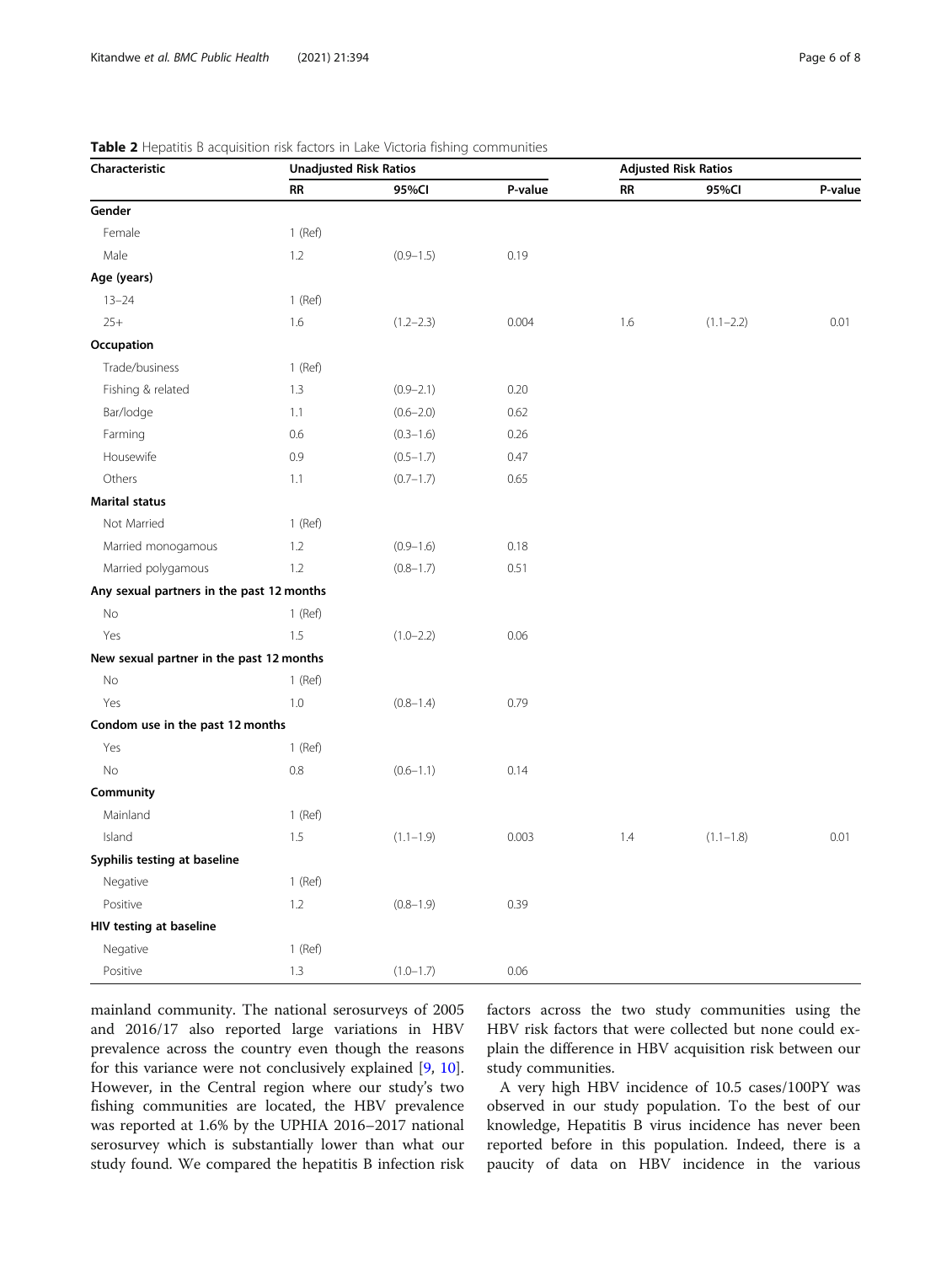subpopulations of Uganda or the sub-Saharan region in general. Wahome et al. reported an HBV incidence rate of 6.0/100 person-years (95% confidence interval [CI], 3.9–9.1) in HIV-1 negative men who have sex with men in Kenya [\[24\]](#page-7-0). Compared to Wahome's study group which reported high-risk sexual behaviour, HBV incidence in our study population was nearly twice as high. The reasons for this high HBV incidence are not clear. Most HBV infections occurring within the Ugandan populations have been attributed to sexual contact [[10](#page-7-0), [25\]](#page-7-0). Considering that a high HIV incidence that has been reported before in these fishing communities [[11,](#page-7-0) [12\]](#page-7-0), it is possible that most HBV transmissions in our study population also occurred through sexual contact. Surprisingly, there was no statistically significant association between HBV incidence and condom use or sexual partners in our study. This could be due to the underreporting of these variables by our study participants.

Among the different characteristics of this study population that were examined, being above 25 years of age and staying in Janna Island community were significant risk factors for the acquisition of HBV after adjusting for other factors. Similar to what was observed in this population with HIV infection, marital status, having a new sexual partner in the last 12 months, and condom use were not significant risk factors of transmission of HBV [[11\]](#page-7-0). Staying in the island community of Jaana carried a significantly higher risk of acquisition of HBV compared to staying on the mainland. A possible explanation for this difference is that there is easier access to better health facilities on the mainland compared to the island. Access to health facilities could facilitate the treatment of sexually transmitted infections which are a risk factor for the transmission of HBV. Other factors that could explain this difference in HBV infection risk could be differences in sexual partners, sexual practices, or risk behavior. An examination of the available data did not suggest that there were significant differences in these factors between the two study sites. However, the percentage of study participants that had sexual partners in the last 12 months was higher in Jaana (92%) compared to Kasenyi (78%) possibly putting the former at a higher risk of HBV infection compared to the latter.

Similar to what has been shown for HIV in the fishing community, there was no association between HBV incidence and occupation [[12,](#page-7-0) [26\]](#page-7-0). However, it is worth noting that prevalence was highest among the bar workers which is in concordance with what was reported for HIV. This is likely because bar workers in the Lake Victoria fisherfolk community usually also engage in commercial sex work, a high-risk factor for the acquisition of HBV [\[26\]](#page-7-0).

This study had some limitations. Only two study communities were selected as representative communities of

the Lake Victoria fishing communities. Whereas both an island and a mainland community with the best retention were chosen from a 10-community study (to allow for more power to calculate incidence), they may not have been an accurate representation of the different Lake Victoria fishing communities. Secondly, the study population did not include young children below 13 years who might have a lower HBV prevalence due to the introduction of routine infant hepatitis B virus vaccination in the Uganda national immunisation program [\[10\]](#page-7-0). Given that our study participants were above 13 years, born before this vaccination program was instituted, our results do not reflect the impact of this intervention on HBV prevalence and incidence in these communities. We also recognize that our sample size was modest, and with 254 volunteers and 25 incident cases of HBV identified, we have limited power to see correlates of incidence, were they to exist. Lastly, some risk factors for the acquisition of HBV such as a history of blood transfusion, tattooing, intravenous drug use, and sexually transmitted infections apart from syphilis were not examined because they were not collected in the parent cohort study. Among our study population, however, sexually transmitted infections would be of most relevance and possibly of significant impact on the study outcomes considering that blood transfusion, tattooing, and injection drug use is uncommon in these communities.

## Conclusion

In conclusion, the HBV incidence in Lake Victoria fishing communities of Uganda is very high, particularly in the island communities. Factors contributing to a higher HBV incidence in the Island communities compared to the mainland need to be investigated further. The majority of the population in the fishing communities of Lake Victoria is susceptible to HBV infection and would therefore benefit from prevention information and vaccination against this infection.

#### Abbreviations

anti-HBs: Hepatitis B surface antibodies; HBsAg: Hepatitis B surface antigen; HBV: Hepatitis B virus; anti-HBc: Total hepatitis B core antibody; UNCST: Uganda National Council for Science and Technology; UPHIA: Uganda Population-based HIV Impact Assessment; UVRI-REC: Uganda Virus Research Institute Research Ethics Committee

#### Acknowledgments

We would like to appreciate the study participants who volunteered to provide their samples for this research without whom this study would not have been possible. Special thanks also go to the UVRI-IAVI HIV Vaccine Program's field, clinic, laboratory, and data entry teams whose input was instrumental in the successful conduct of this study.

#### Authors' contributions

PKK, BSB, BO, NK, and MAP conceived and designed the study. AN, AS, JM provided clinical services to study participants. PKK and EM collected the data. PKK, TN, and MAP analyzed the data and drafted the manuscript. All the authors have contributed to revisions of the manuscript and approved the final manuscript.